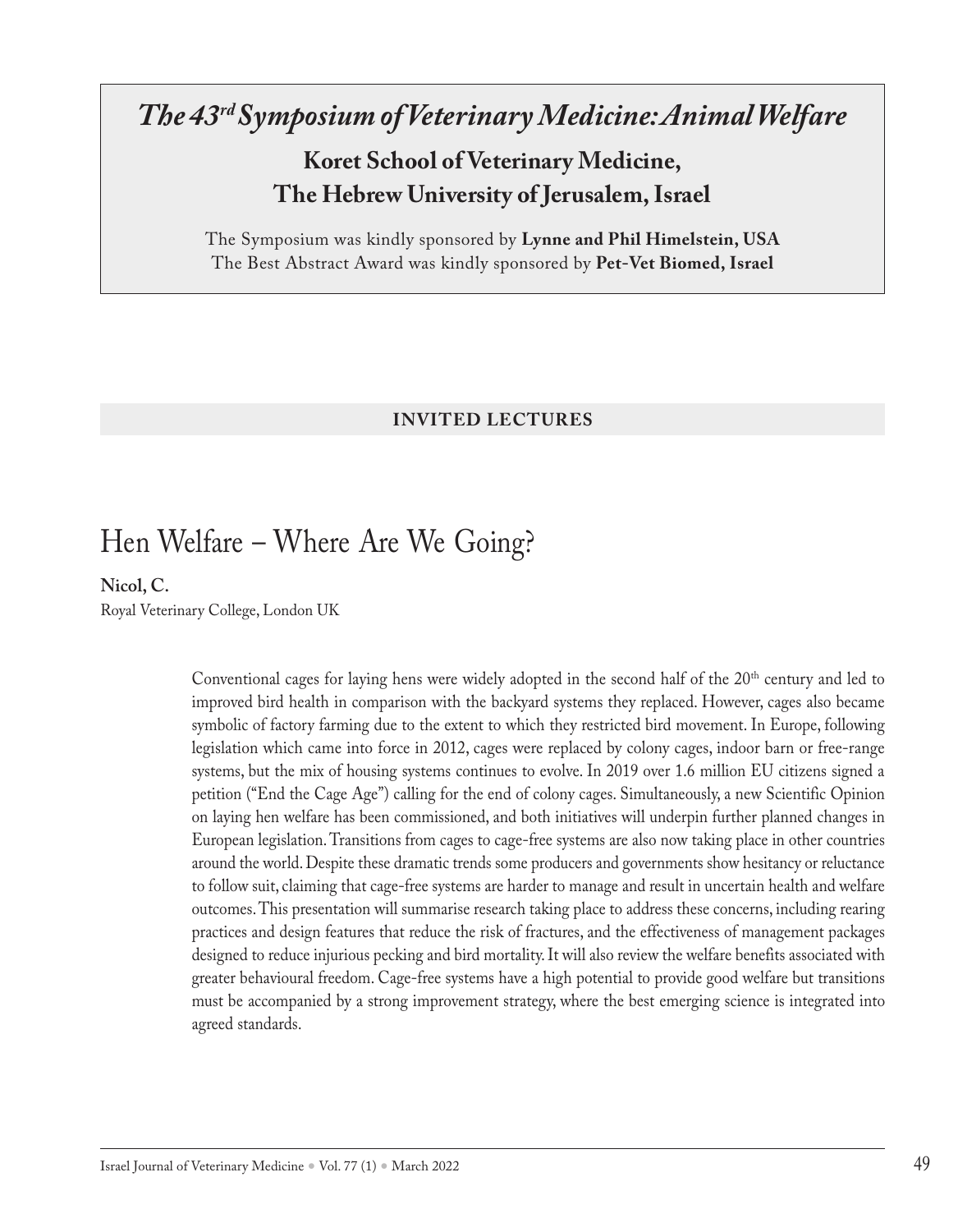# The Combined Effect of Filial Imprinting, Environmental Enrichment and Music on Chickens

### **Gvaryahu, G.**

Falk Hatcheries and the Zellner & Offer Breeding Farm, Israel

Filial imprinting is defined as the following response of precocial chicks to the first object they encounter after hatching. Precocial chicks can be imprinted both visually and aurally. They are, therefore, imprinted to their parents, other chicks around them and to their immediate surroundings. Newberry (1995) defined environmental enrichment as an improvement in the biological functioning of captive (domestic, zoo, or laboratory) animals, resulting from modifications to their environment. The development of the auditory system in the chicken occurs primarily in ovo (Gao &Lu, 2008). Chicks will exhibit responses to sound at around day 10-11 in embryo. Being a precocial species, chicks hatch with adult-like auditory capabilities. In behavioral observations, chicks responded to classical music, a type of auditory enrichment at a level of 75dB sound pressure (Gvaryahu et al., 1989). Similar to humans and other species, chicks prefer harmonic consonant sound over dissonant sound intervals (Chiandetti & Vallortigara, 2011). Studies over the last 40 years demonstrate that the exposure of day old chicks to imprinting objects, environmental enrichment and music (IEM) causes the following: a decrease in the fearfulness of the chicks when in the presence of a novel object; they fed significantly more often than the controls when music was activated; TI duration was shorter; mean heterophil to lymphocyte ratio was significantly smaller in layer chicks; significant increase of body weight at 8 wk of age in meat strain chickens, and a significant improvement of feed:gain ratio in 7 day old meat strain chicks. Fluctuating asymmetry (differences in bilateral skeletal anatomy), used as an indicator of developmental stress (Knierim et al., 2007), was also reduced, by rearing chicks post-hatch with music. This further supports the positive impact of classical music during rearing. It is, therefore, of crucial importance, to expose chicks to IEM during the imprinting period. In addition, sound pressure must not rise above 85 dB.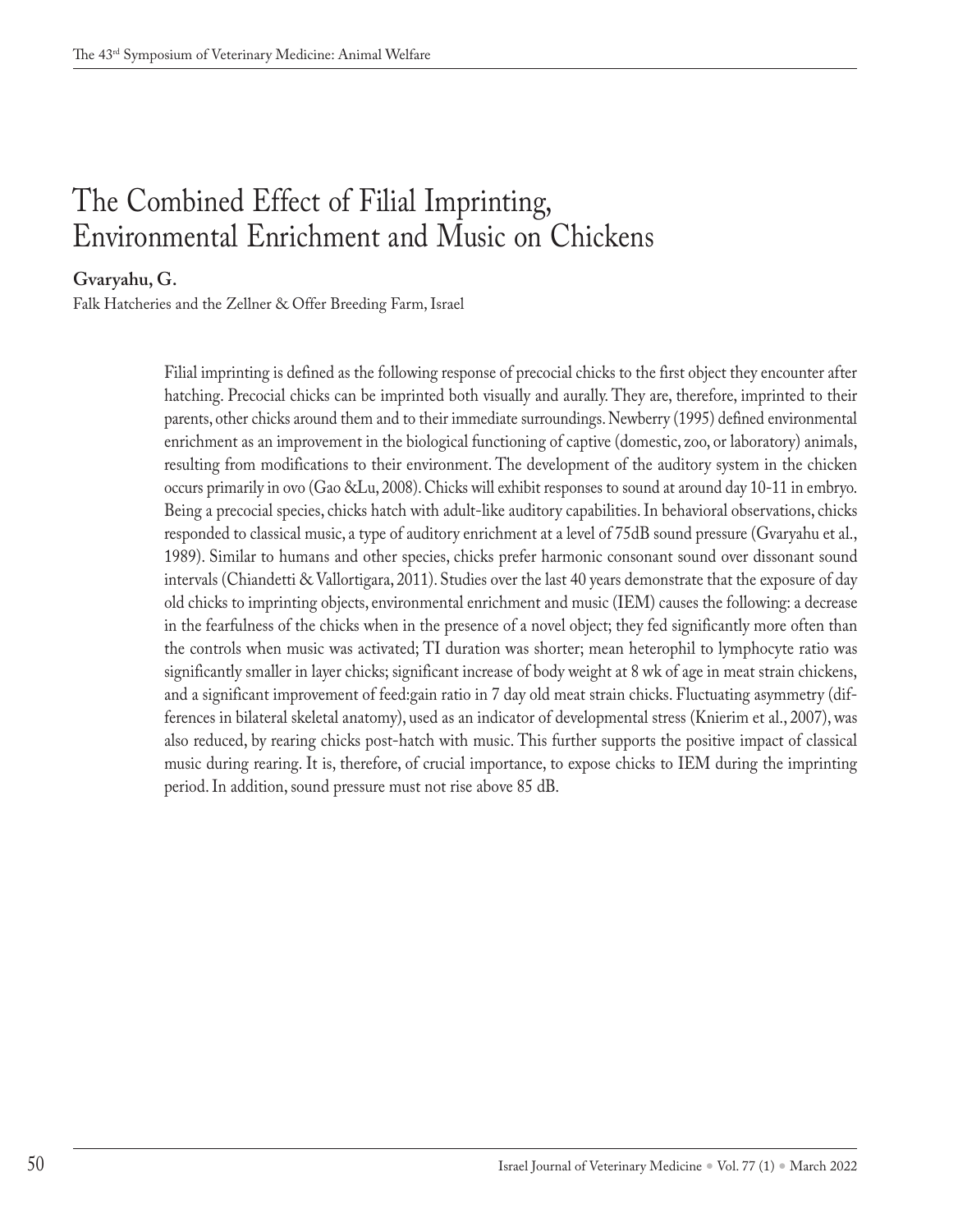## Animal Welfare in the Intensive Management; A Lacuna in the Law of Animal Welfare

### **Almagor, H.**

General Veterinary Practice, Jerusalem, Israel [In the past in charge of the Animal Cruelty Act of the Veterinary Services]

> The Animal Cruelty Act prohibits inflicting suffering on an animal without proper justification, however, any possession of an animal involves constraints on its well-being. The question of whether the harm to animal welfare is included in the act of abuse is examined according to the test of proper justification. Keeping animals under intensive management involves severe constraints on their conditions and a real harm to their well-being. The proper justification test will be determined whether for the purpose of the known possession, the harm done to the animals is justified or it comes as an abuse.

> In the intensive interface, certain animals are injured far more than the majority, and the harm to them exceeds what is permitted under the general conditions of possession approved. Due to the intensive growth (sometimes without human hand contact) this excess damage is taken into account as "depreciation" in production, and as long as it does not affect profitability, it is ignored. This suggests that animal protection in the intensive interface is not individual; It is not the "animal" that is protected, but the "average animal" that is protected. This situation clearly contradicts the provision of the law: "A person shall not abuse an animal in any way" and is a fundamental defect in the law.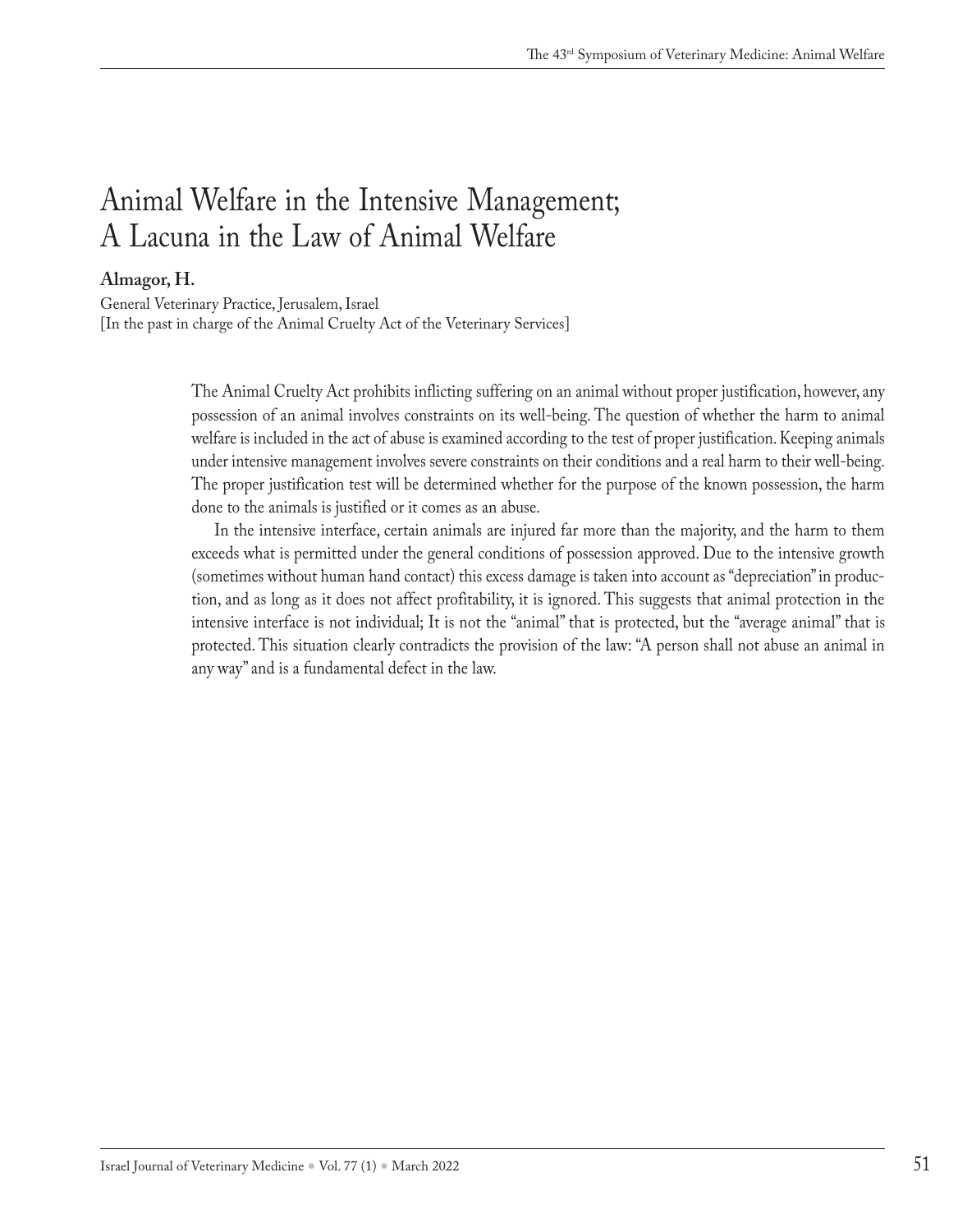#### **SCIENTIFIC ABSTRACTS**

### Metabolic Stress in Laying Hens and Its Immune-Mediated Resolution

**Wein, Y., Bar-Shira, E. and Friedman, A.**

Department of Animal Sciences, The Robert H. Smith Faculty of Agriculture, Food and Environment, The Hebrew University of Jerusalem, Rehovot, Israel

> As an outcome of the intensive poultry husbandry in Israel, the energetic demands of layers selected to increase egg production are high. Consequently, energy deficiency is minimally tolerated and results in metabolic stress. We hypothesized that metabolic stress impedes homeostasis, and its resolution includes immune mediation. This hypothesis is based on our previous observations, in which homeostasis restoration was immune mediated in other types of stress. Accordingly, our current goal was to examine the effect of metabolic stress on homeostasis in layers and the involvement of the immune system in its restoration. We determined metabolic stress responses in sixty Lomman layers which were subjected to a 7-day food deprivation program. Physiological and immunological parameters were tested at 4 time points (n=60). We observed a negative energy balance which resulted in extensive lipolysis, and increased expression of a wide array of general stress related genes (GCR, HSP-70 and IL-6) as well as energy stress related genes (SIRT1). Additionally, we identified oxidative stress reagents (AGE) in the food deprived layers, unique to metabolic stress. Furthermore, *in vitro* exposure of peripheral blood leukocytes from layers to different dosages and exposure times of AGE, resulted in production pro-inflammatory cytokines (IL-6, IL-1β) and oxidative reagents (lysozyme, transferrin) gene expression. We suggest that negative energy balance constitutes metabolic stress, and the pro-inflammatory immune response plays a major role in its resolution. Hence, understanding the mechanism by which the immune system assists in restoring homeostasis following the resolution of metabolic stress, would be beneficial to poultry husbandry and welfare.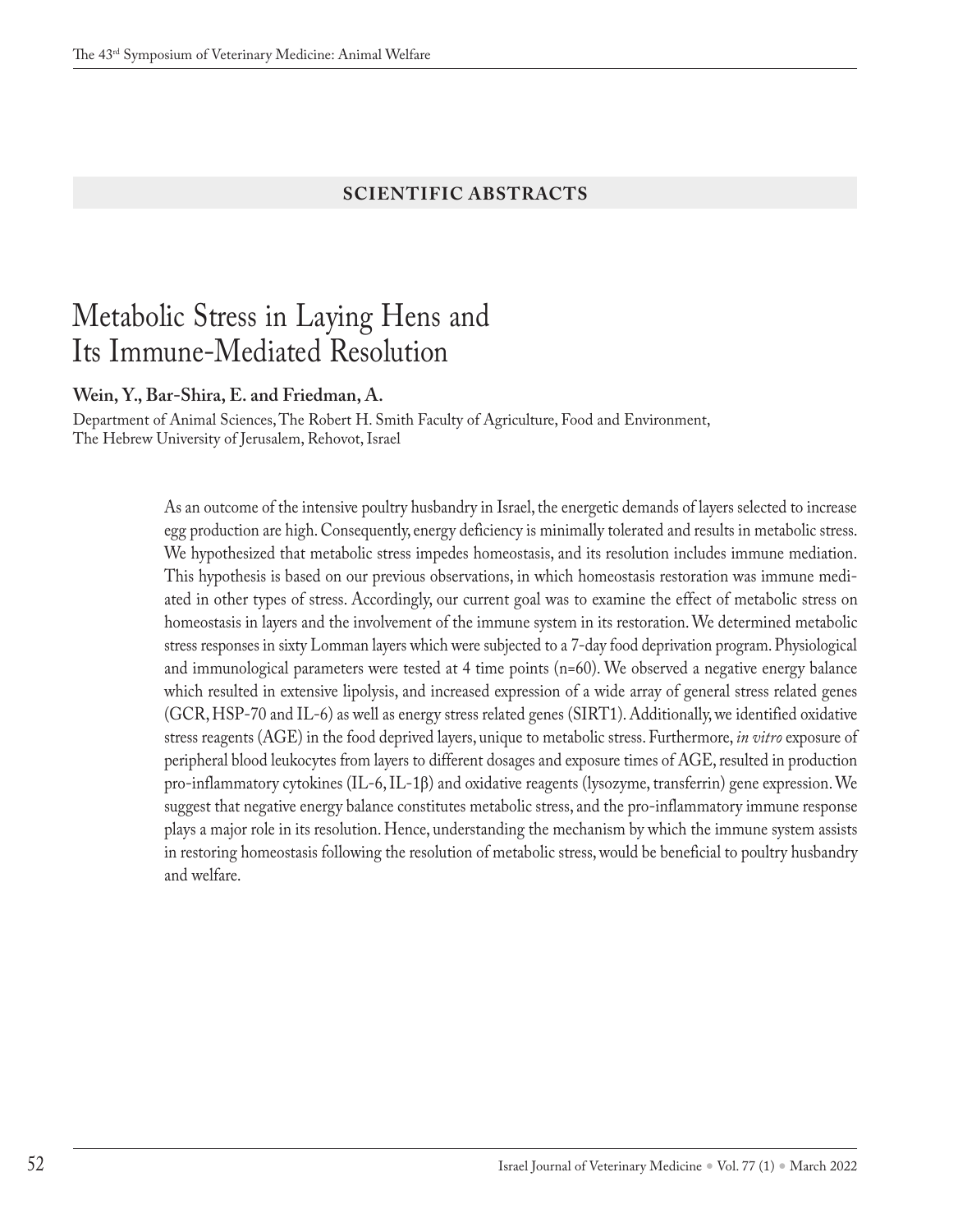## Improving Rat Welfare by Development of Regional Analgesia Technique for Ophthalmic Procedures: A Preliminary Cadaveric Study

### $\mathbf{Shilo}\text{-}\mathbf{Benjamini}\text{, } \mathbf{Y}$ <sup>1</sup>,  $\mathbf{Brust}\text{, }\mathbf{K}$ <sub>2</sub> Kushnir,  $\mathbf{Y}$ <sub>2</sub>, Eliav, A<sup>3</sup> and Ofri, R<sup>1</sup>

<sup>1</sup> Koret School of Veterinary Medicine, The Hebrew University of Jerusalem, Rehovot, Israel

<sup>2</sup> Department of Veterinary Surgery and Radiology, School of Veterinary Medicine, University of California, Davis, USA

<sup>3</sup> The authority for biological and biomedical models, The Hebrew University of Jerusalem, Ein-Kerem, Israel

Rats are commonly used as an animal model to study glaucoma, which is induced experimentally using invasive painful procedures. Peribulbar anesthesia (PBA) is frequently used in people and domestic animals prior to ophthalmic surgeries to provide excellent perioperative analgesia. The goal of this study was to develop a PBA technique adapted to rat anatomy, to improve welfare of animals used as a glaucoma model. Eighteen rat cadavers were used to establish the optimal injection technique and the volume of injectate required. Four injection techniques using lidocaine 2% and contrast agent (1:1 volume ratio) were compared using computed tomography (CT) imaging performed before and after injection. A board-certified radiologist, masked regarding the injection techniques used, reviewed all CT images and scored injectate distribution at 4 locations: extraconal, intraconal, around the optic nerve and at the orbital fissure (scale 0-8; 0=none, 8=excellent). Injectate distribution scoring (median; range) was significantly higher (i.e., better) using the dorso-medial (5; 2-6) and medial-canthus (4.5; 2-8) techniques compared with mid-ventral (3; 2-5) and ventro-lateral (2; 1-3) techniques. A volume of 0.1 mL/100 g body weight provided overall good distribution, while a volume of 0.2 mL/100 g produced excessive exophthalmos. Presence of intracranial contrast was observed following all technique. In conclusion, PBA using the dorso-medial or medial-canthus techniques are most likely to provide local anesthesia. The intracranial contrast observed could be the result of post-mortem vessel leakage. Results of this preliminary study will be used to assess the efficacy and safety of these techniques in experimental rats.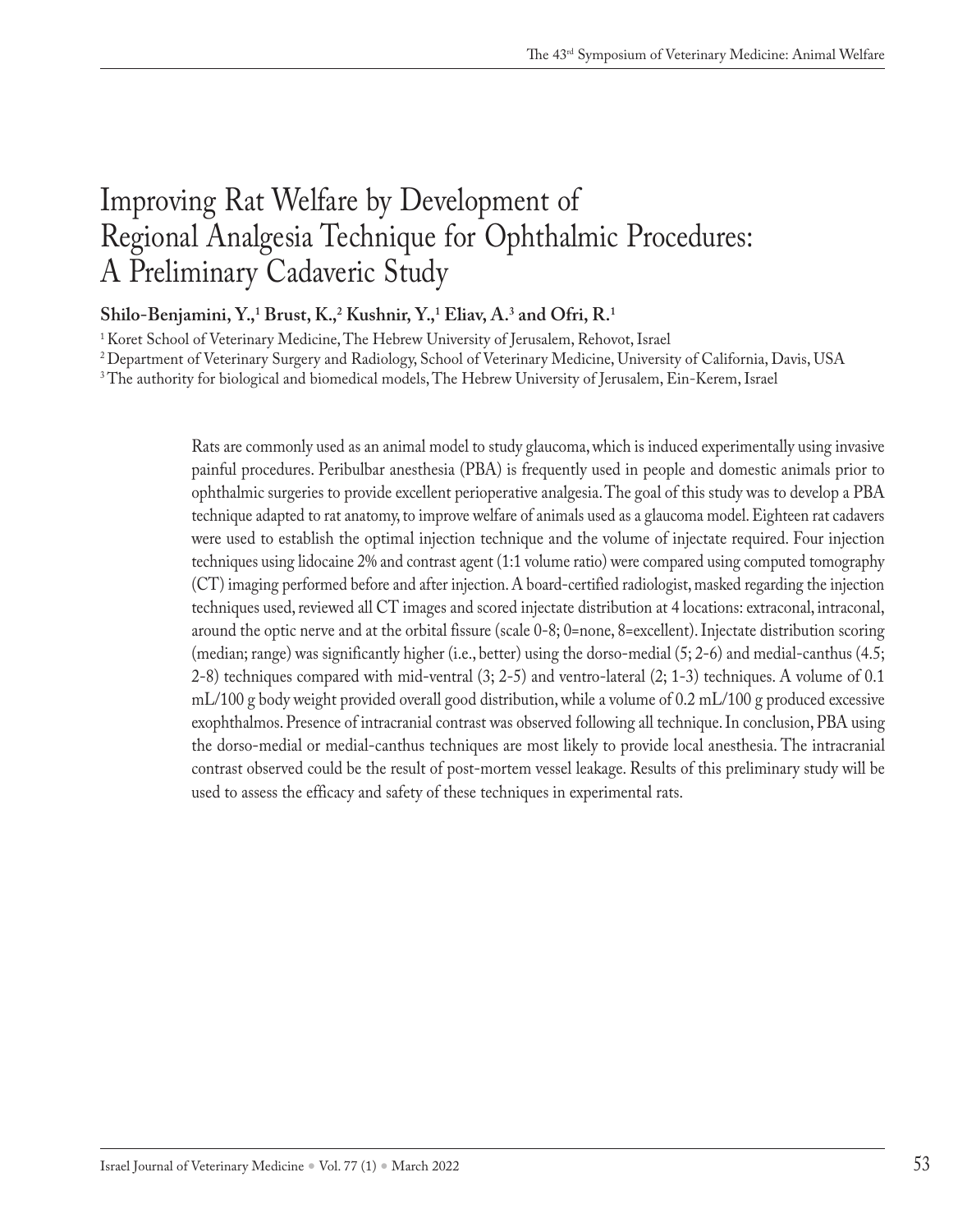# The Challenges Faced by Free Ranging Fruit Bats (*Rousettus aegyptiacus*)

### **Weinberg, M.,1 Mazar, O.,2 Goutink, S.,1 Harten, L.,1 Hendel, M.,1 Lifshitz, N.3 and Yovel, Y.1,2,4**

<sup>1</sup> School of Zoology, Faculty of Life Sciences, Tel Aviv University, Tel-Aviv, Israel

<sup>2</sup> Sagol School of Neuroscience, Tel Aviv University, Tel Aviv, Israel

<sup>3</sup> Amutat Atalef, NGO, Israel

<sup>4</sup> The Steinhardt Museum of Natural History, National Research Center for Biodiversity Studies,

Tel-Aviv University, Tel Aviv, Israel

To expose the natural challenges faced by free-ranging fruit bats (*Rousettus aegyptiacus*), we performed a retrospective analysis of nearly 1500 cases reported by a bat rescue NGO over 25 months, from all over Israel. All cases of stranded bats found and reported, were evaluated and categorized according to date, place, sex, age, and cause of incidence. Healthy bats are not reported. The analysis of the data showed a very clear increase in all types of morbidity during the wintertime, with more than twice the number of cases in comparison with the summertime, over two consecutive years. Moreover, we found that the number of abandoned pups peaks during the spring till autumn is in correlation with the known reproduction season. We characterized two prominent types of morbidity, one in the form of bacterial illness due to *Staphylococcus aureus* and the other associated with feet deformation in addition to other major anthropogenic related challenges. Out of all cases, 69% were categorized while 31% could not be diagnosed properly and are therefore marked as other. Within the diagnosed cases, the vast majority (79.7%) were due to Injuries, 17.4% were due to illness, and only 2.9% were attributed as feet problems. We analyze the reasons driving winter mortality and conclude that winter weather and specifically temperature are the main cause for this mortality. We hypothesize that this *R.aegyptiacus* fruit bat, of tropical origin, is facing major seasonal difficulties at the northern edge of its distribution, probably limiting its further spread towards the north.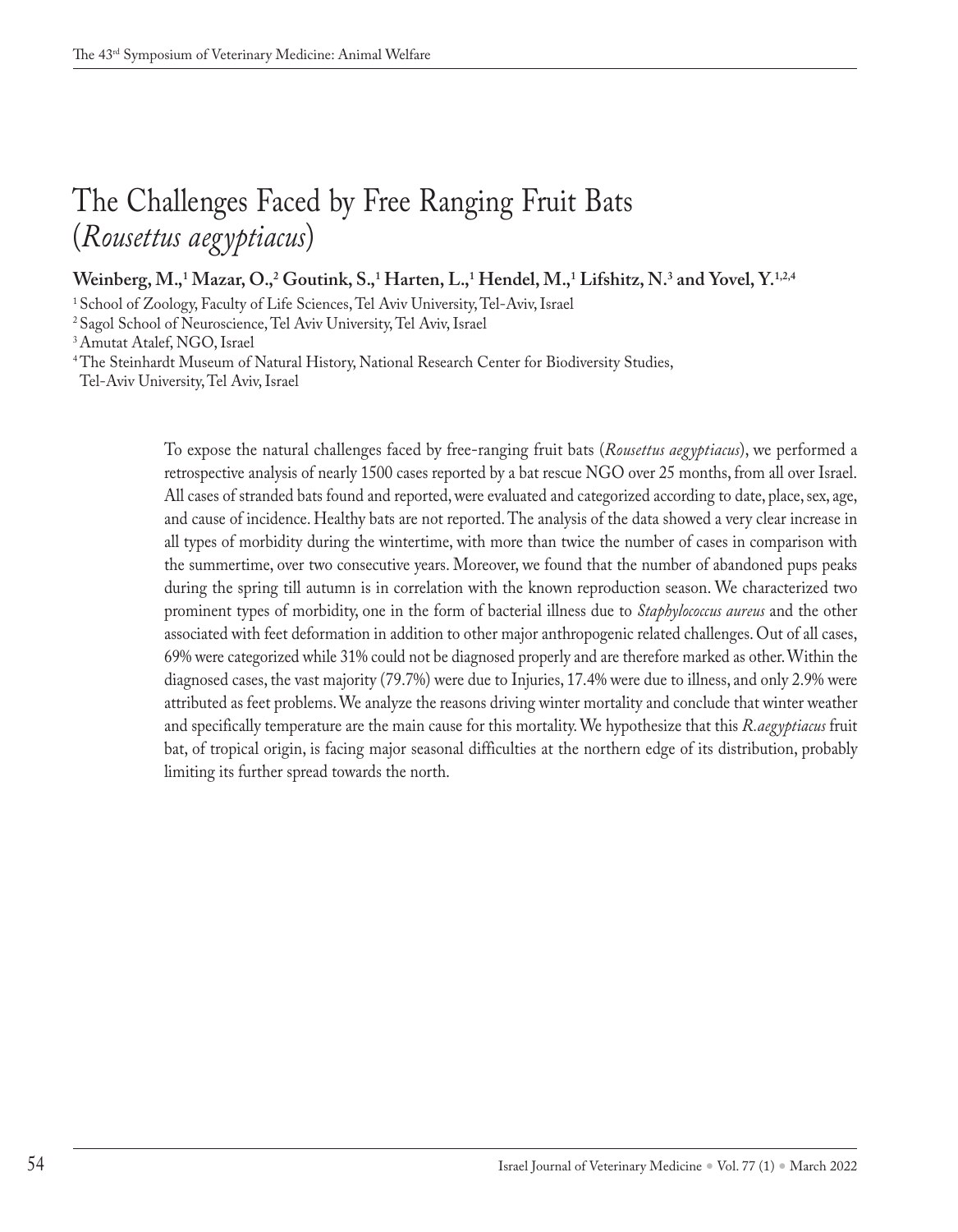## Prevalence Survey of Feline Leukemia Virus (FeLV) and Feline Immunodeficiency Virus (FIV) Infections in Morbid *versus* Free Roaming Cats Presented for Neuter in Rishon Le Zion Israel

Nissimyan , T.,<sup>1,2,3</sup> Lowenhardt, M.,<sup>1</sup> Even Tzur, Y.,<sup>2</sup> Tirosh-Levy, S.,<sup>1</sup> Steinman, A.,<sup>1</sup> **Ben-Dov, D.3 and Honig, H.3**

<sup>1</sup> Koret School of Veterinary Medicine, The Robert H. Smith Faculty of Agriculture, Food and Environment,

The Hebrew University of Jerusalem, Rehovot, Israel

2Rishon Le Zion Municipal Veterinary Services, Rishon Le Zion, Israel

<sup>3</sup> Veterinary Services, Ministry of Agriculture and Rural Development, Rishon Letzion, Israel

Feline leukemia virus (FeLV) and feline immunodeficiency virus (FIV) are significant infectious diseases in free-roaming cats (FRCs). Ethical, Public Health and welfare issues arise when treating morbid or releasing to the surroundings FRCs from Trap-Neuter-Vaccinate- Release (TNVR) programs that are positive for FeLV or FIV. Assessing the prevalence of disease in the population is fundamental for conducting epidemiological studies. There are currently no comprehensive studies in Israel regarding FeLV or FIV prevalence in FRCs. In a survey conducted in Rishon LeZion Municipal Veterinary Clinic-out of 103 cats submitted for TNVR during March-April 2019 – random 30 FRCs trapped for TNVR were tested using serology antigen kit for FELV and FIV infections. 4/30 (0.13%) tested positive for FIV. 1/30 (0/03%) tested positive for both FIV and FeLV. All positive cats were males. During the time of the study, the Rishon Lezion municipal veterinary services treated 90 Morbid FRCs. 32 FRCs were tested for FELV and FIV antigen due to the suspicion of the attending clinician (the author). 20/32 (62.5%) were adult and castrated/spayed. 19/32 (0.59%) cats tested positive for FIV. 1/32 (0.03%) cats tested positive for FeLV. Total of 20/32 (62.5%) were positive either for FIV/FeLV. 12/19 (62%) of males, 7/13 (54%) of females tested positive for FIV. The study demonstrates a higher prevalence of FIV infections than FELV in FRCs in Rishon LeZion mainly in males and among the morbid FRCs. This factor needs to be addressed when practicing with FRCs in various situations in Israel.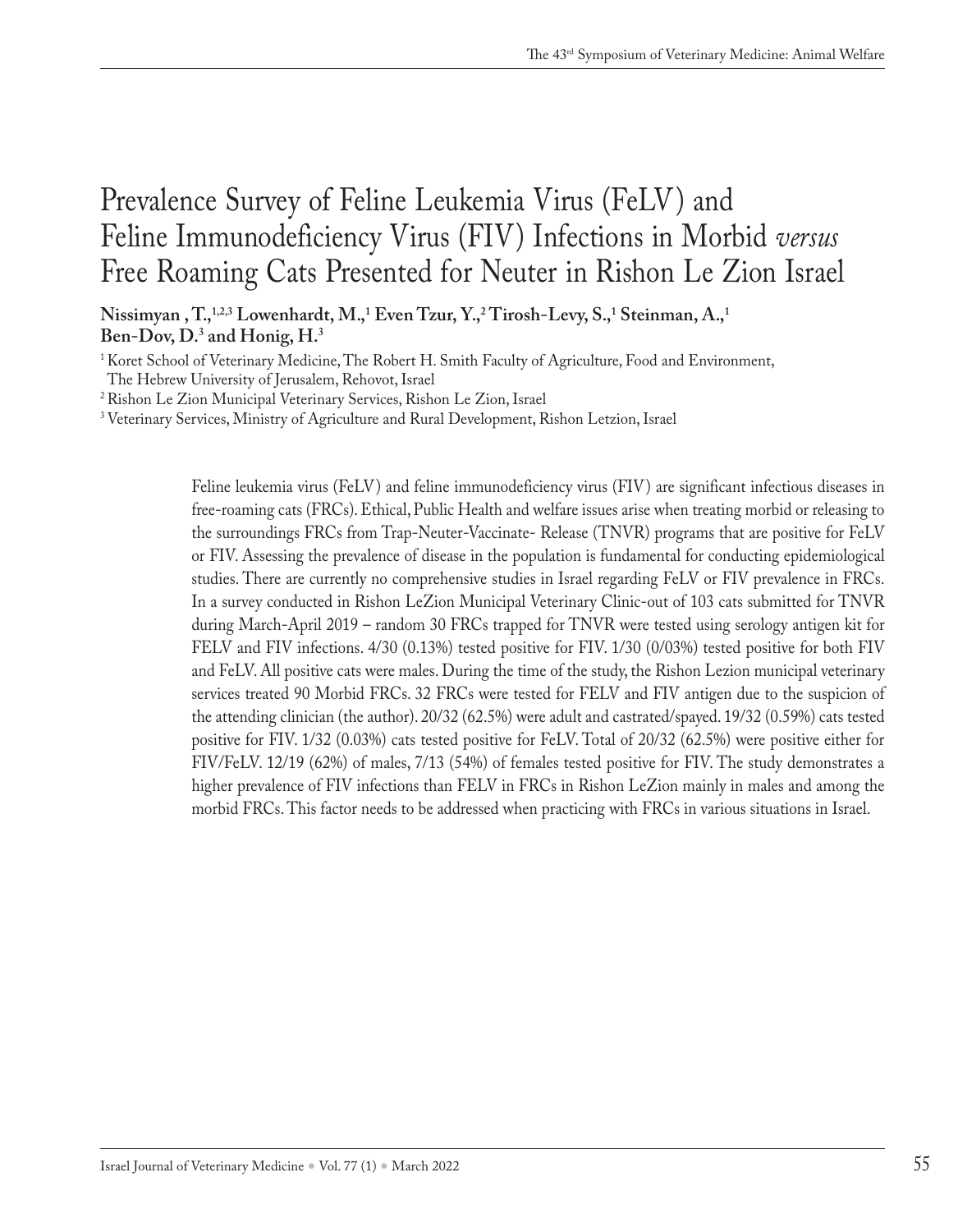# Characterization of Birds and Horses West Nile and Usutu Virus Infections in Israel Using Serological, Genetic, Molecular, and Cell-Based Approaches

Schvartz, G.,<sup>1,2</sup> Shenhar, R.,<sup>1</sup> Bider, S.,<sup>1</sup> O. Erster<sup>2,3</sup>, Steinman, A.<sup>1</sup> and Karniely S.<sup>2</sup>

1 Koret School of Veterinary Medicine, The Robert H. Smith Faculty of Agriculture, Food and Environment,

The Hebrew University of Jerusalem, Rehovot, Israel

2 Division of Virology, Kimron Veterinary Institute, Bet Dagan, Israel

3 Israel Central Virology Laboratory, Chaim Sheba Medical Center, Israeli Ministry of Health, Ramat-Gan, Israel

West Nile virus (WNV), transmitted by arthropod vectors, mainly mosquitoes of the *Culex* species, may cause a severe encephalitis in avian species, equines and human. WNV outbreaks have occurred worldwide, since the late 1990's, and the virus is now presented in almost all continents. In Israel, WNV is considered endemic since the middle of the 20th century. Our study focused on analysis of genetic, molecular and virulence differences, which will hopefully promote understanding genetic contribution to geographical expansion and establishment to improve anticipation of future outbreaks. The initial work included extensive sampling of horses, wild avian and mosquitoes to identify and isolate the virus from different hosts and vectors. In 2018, WNV outbreak occurred in Israel and was accompanied by increased morbidity and mortality in wild birds and horses. WNV isolates collected from animals in 2018 and several decades before (all- of lineage 1) were used for phylogenetic analysis and comparative studies. Circulation of WNV in 2018 in wild birds prior to summer outbreak, was assessed retrospectively by molecular analysis of central nerve system and visceral tissues, WNV RNA was detected in 14/138 carcasses (10.15%). Seroprevalence for neutralizing antibodies against WNV and Usutu virus (USUV) in healthy horses in 2018 was 84.1% and 10.8% respectively. This is the first report describing exposure of horses in Israel to USUV.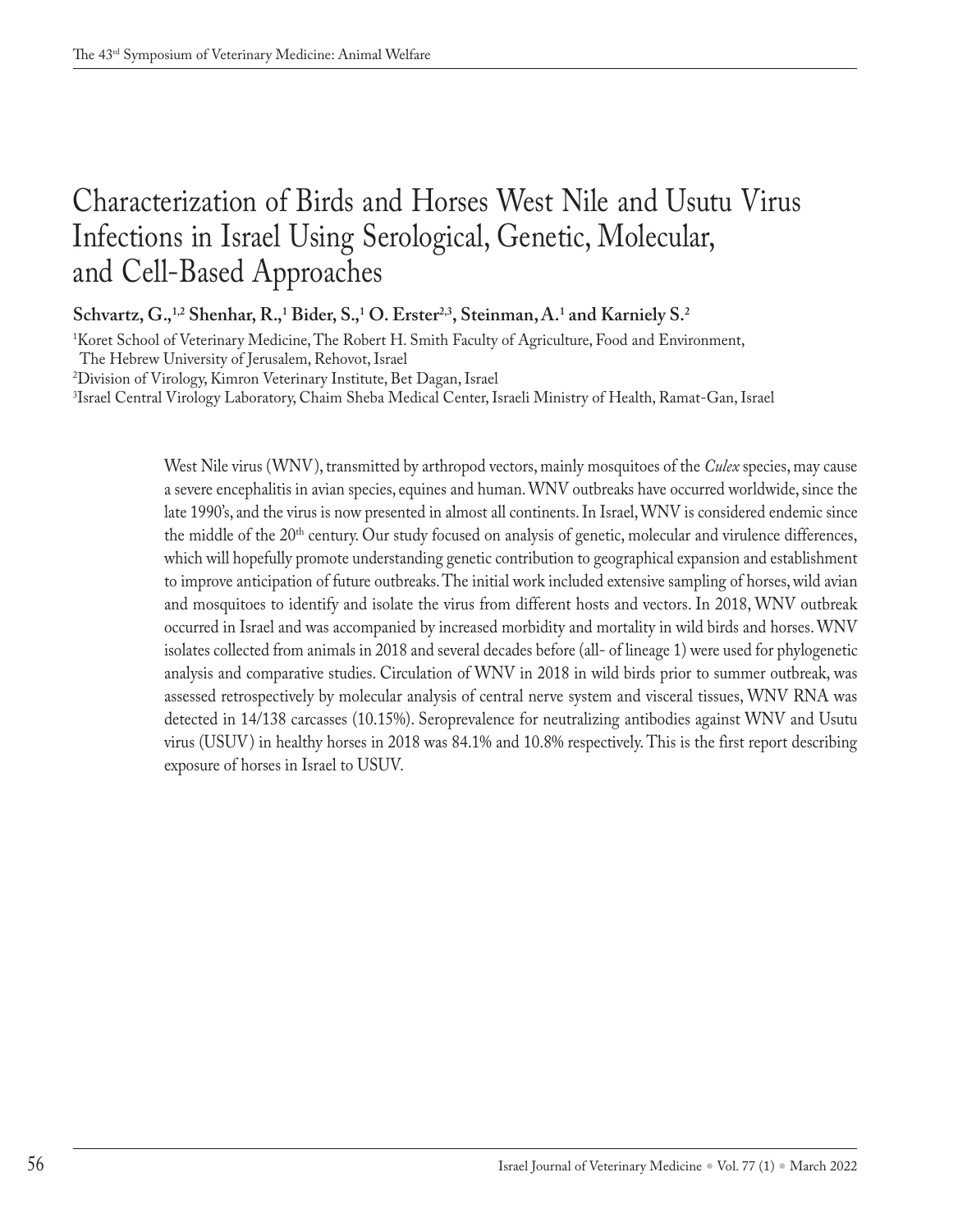## Protozoan Parasites as a Cause of Abortions in Sheep in Israel over the Last Decade\*

**Tirosh-Levy, S.,1 Savitsky, I.,1 Blinder, E.1 and Mazuz, M.L.1**

1 Division of Parasitology, Kimron Veterinary Institute, Bet Dagan, Israel 2 Koret School of Veterinary Medicine, The Hebrew University of Jerusalem, Rehovot, Israel **\*This abstract was awarded the second best abstract**

> Abortions in sheep flocks is a multifactorial problem which has considerable veterinary and economic consequences. In recent years, increasing attention has been given to the role of protozoan parasites as the cause of ovine abortions worldwide. Here, we review the serologic diagnoses of apicomplexan parasites in sheep (including aborted fetuses) in Israel in the last decade (2010-2019). The overall seroprevalence of *Neospora*  and *Toxoplasma* was 67.4% (3238 of 4804 samples) and 46.7% (2489 of 5326 samples) respectively, with high rates of co-exposure (32.4% of 1877 positive samples). The seroprevalence of *Toxoplasma* was higher in aborting ewes than in pre-sale examinations (48.2% of 811 and 28.9% of 90, respectively, P<0.001), while the seroprevalence of *Neospora* did not differ between samples from aborting ewes and from pre-sale examinations. Nevertheless, anti-*Neospora* antibodies were the most prominent finding diagnosed in aborted fetuses (22.9% of 31 fetuses). These results demonstrate that neosporosis is highly involved in abortions in sheep in Israel. However, the diagnosis of neosporosis or toxoplasmosis as the cause of abortion based solely on serology should be done with caution, since their seroprevalence can be high in ewes with or without history of abortion. A case example of an abortion storm in a sheep flock, in which high *Neospora* seroprevalence was found in aborting ewes, is described. In this flock, similar seroprevalence was found also in non-aborting ewes, leading to further investigation of the actual cause of abortions. This case study highlights the need of comprehensive epidemiological investigation for the diagnosis of the causative agent of abortion storms in endemic flocks when several pathogens are present.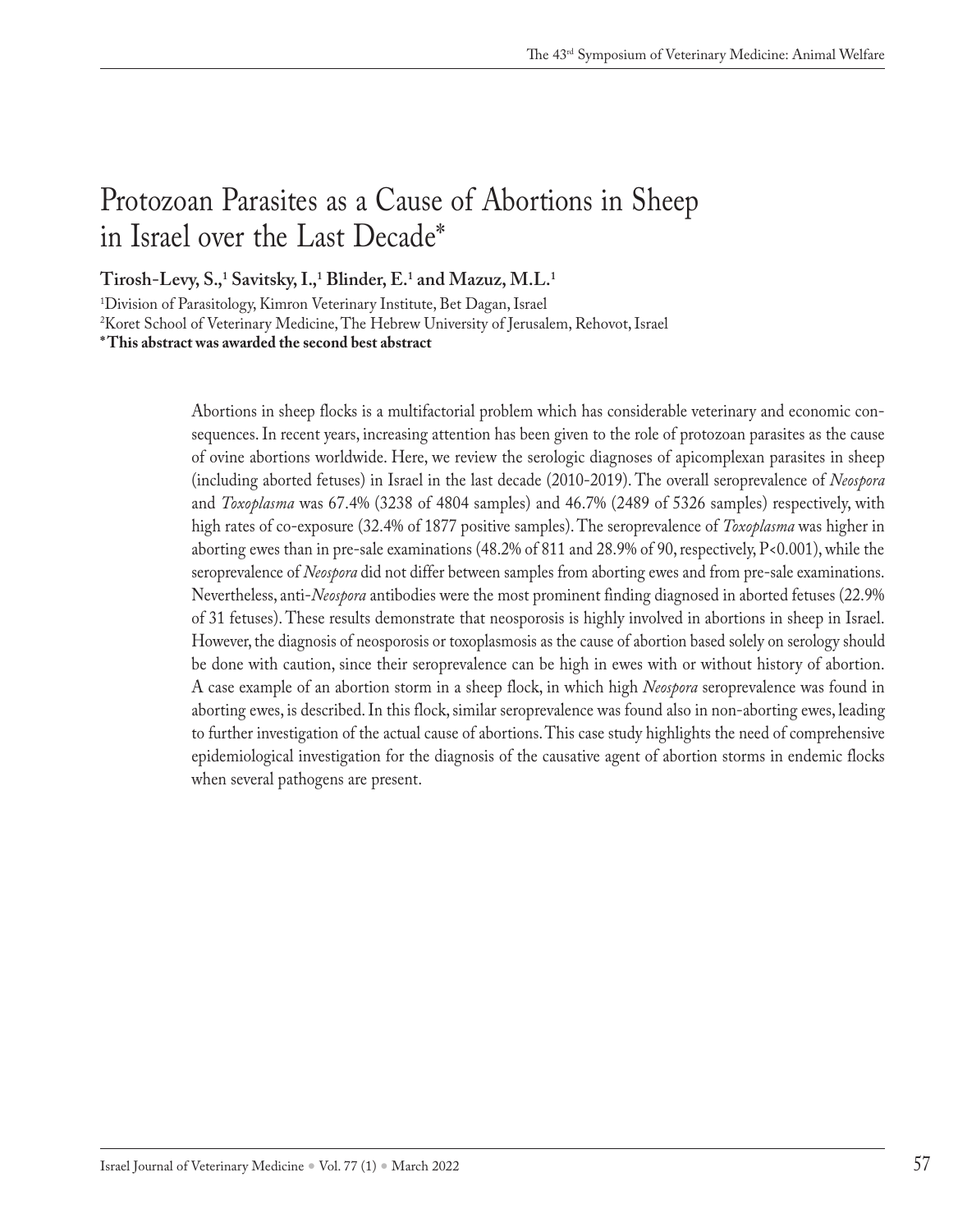# *In vitro* Studies to Evaluate The Effect of Intramammary Sustained-Release Formulations (Chlorhexidine and Cetylpyridinium Chloride) and Blue Light on Bacteria Involved in Bovine Mastitis During The Dry Period

**Beyioku, B.,1,2 Blum, S.,3 Feuerstein, O.,2 Friedman, M.4 and Lavy, E.1**

<sup>1</sup> Koret School of Veterinary Medicine, The Hebrew University of Jerusalem, Rehovot, Israel

<sup>2</sup> The Dentistry Faculty, School of Medicine, The Hebrew University of Jerusalem, Ein-Kerem, Israel

<sup>3</sup> Kimron Veterinary Institute, Beit-Dagan, Israel

<sup>4</sup> The School of Pharmacy, The Hebrew University of Jerusalem, Ein-Kerem, Israel

Bovine mastitis is an inflammation of the udder of a cow primarily due to bacterial infection. Mastitis leads to reduction in milk production and quality. The treatment is primarily antibiotics which increase the risk of antibiotic resistance. The antiseptic agents, chlorhexidine and cetylpyridinium-chloride were tested against mastitis bacteria. The minimum inhibitory and bactericidal concentrations (MIC and MBC) were determined. The bacteria were cultured on Muller- Hinton plates and sustained release (SR) formulations were placed on the plates and incubated for 24 hours at 37°C. The formulations were transferred daily to new plates to determine the zones of inhibition.

In another trial, the same bacteria were exposed to blue light in order to determine its activity against these bacteria. The results showed that a single dose of the SR chlorhexidine was effective against *E. coli* for 28 days, *S. aureus* for 22 days, *S. haemolyticus* for 24 days, *S. chromogens* for 23 days, *Strep. agalactiae* for 11 days, *Strep. dysagalactiae* for 14 days, *Strep. uberis* for 14 days and *P. aeruginosa* for 5 days. Cetylpyridinium-chloride was effective against *E. coli* for 18 days, *S. aureus* for 14 days, *S. haemolyticus* for 18 days, *S. chromogens* for 19 days, *Strep. agalactiae* for 9 days, *Strep. dysagalactiae* for 12 days, *Strep. uberis* for 13 days and *P. aeruginosa* for 2 days. Blue light had no inhibitory effect. Use of antiseptics has the potential to provide a solution to the problem of frequent use of antibiotics and antibiotic resistance in the control of mastitis.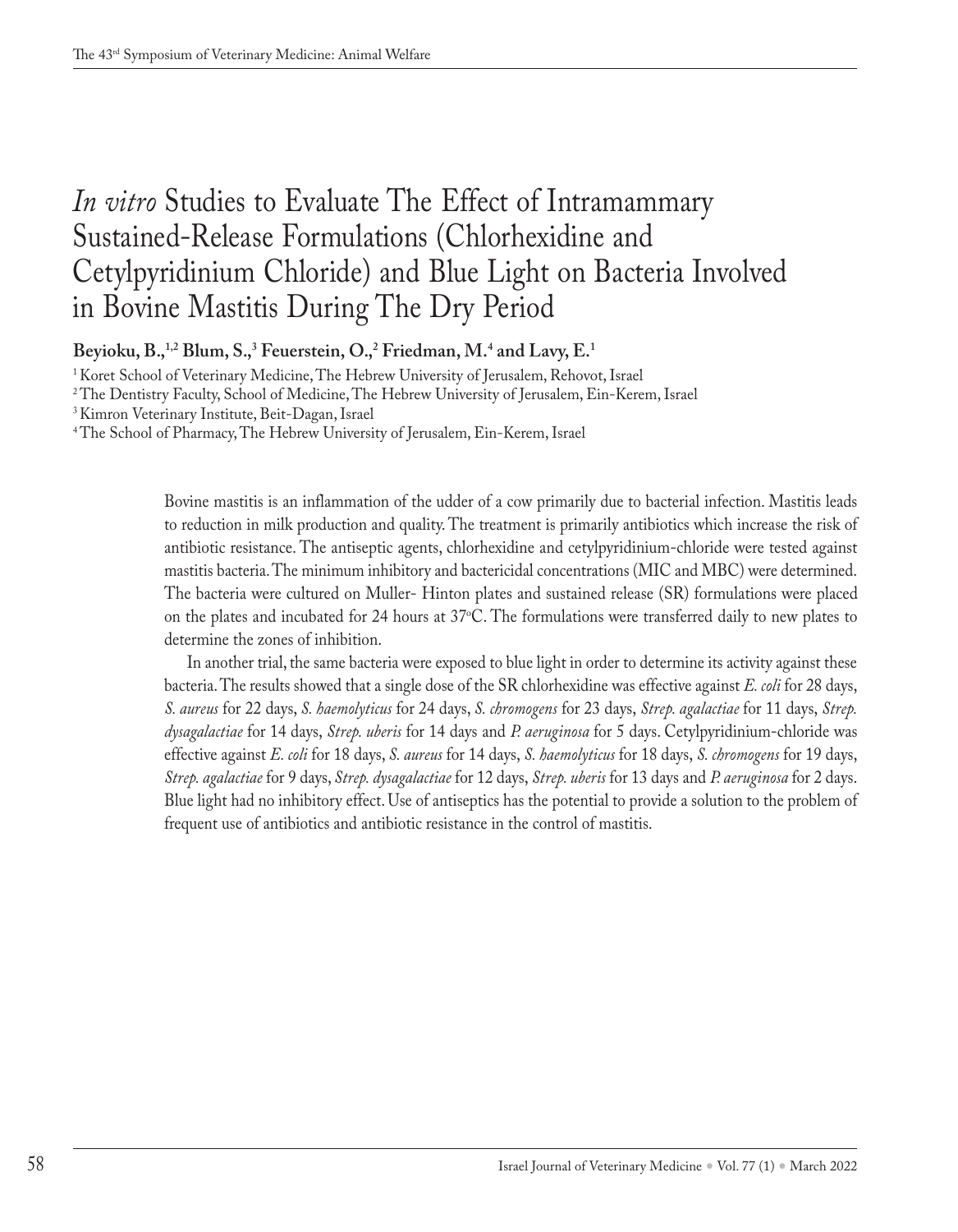## A Pilot Study for Fear-Free Client Education: Partial Results

#### **Raileanu, Y.A.**

Freelance Veterinarian, Rehovot, Israel

Fear Free® is a recent concept which main's objective is to change the different situations animals are exposed to and make the experience less stressful, by training professionals (veterinarians, assistants, trainers, groomers) how to guarantee that the patient will not suffer from fear, anxiety and stress (FAS) during the contact with them. Since visits to a veterinarian are very frequent, dogs and cats are often exposed to situations that can trigger a FAS response. The FAS situation is dangerous to all involved individuals due to the possibility of injuries, and, in addition, stressed animals are more susceptible to diseases increasing the frequency of the visits to the veterinarian. Previous studies shown misinterpretation of emotional signs in animals, turning hard to recognize the FAS signs. As part of creating a FAS guide for dog owners, it is important to first understand their knowledge about FAS signs, and for that a questionnaire was created based on the Fear Free® description of those signs. By now 164 dog owners answered the questionnaire and 67.72% of them believe that their dog is afraid of the veterinarian. Although there are several factors that lead to a FAS situation, only 17,47% of the owners associate FAS to smells and noise (at the veterinarian?) and 14,12% to pain due to injections or treatments. Some FAS signs seem to be very clear to dog's owners, but there are signs that can mislead the interpretation. More research is needed so the guide can be correctly based on owner's knowledge.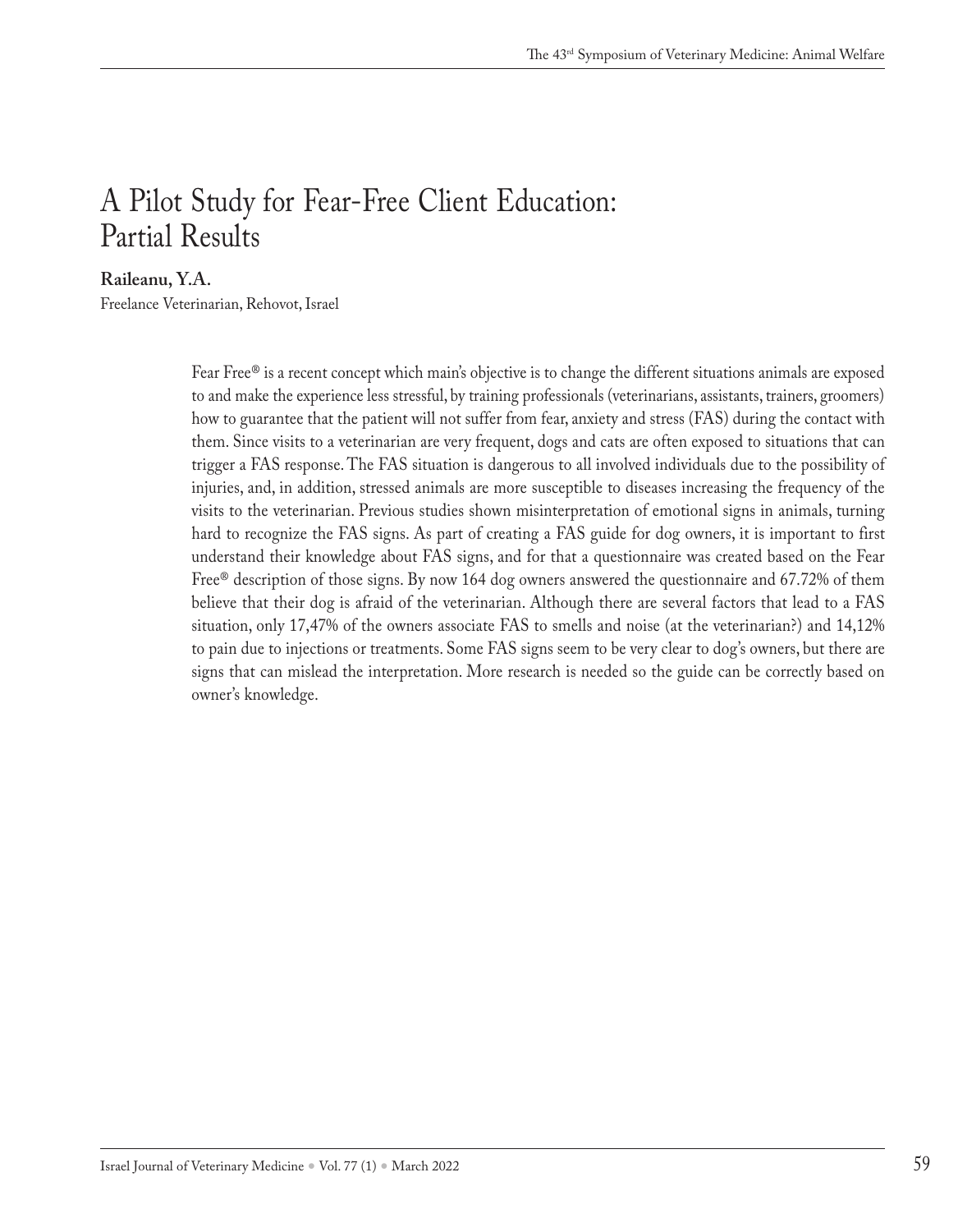# Thromboelastometry as a Prognostic Tool in Dogs with Naturally-Occurring Heatstroke

**Yanai, M., Klainbart, S., Dafna, G., Segev, G., Aroch, I. and Kelmer E.**

Koret School of Veterinary Medicine, The Hebrew University of Jerusalem, Rehovot, Israel

Heatstroke (HS) is a devastating condition, with reported mortality rates of 40-50%. Excessive activation of the coagulation system, potentially culminating in overt DIC, is a prominent feature of HS. Thromboelastometry (TEM) is a viscoelastic diagnostic modality providing global assessment of the entire clotting process, enabling to determine whether the patient is hyper, normo, or hypo-coagulable. TEM has been previously validated in dogs; however, changes in TEM have not been described in dogs with HS. This study aimed to investigate changes in TEM and its utility as a prognostic tool in dogs with naturally-occurring HS at different time points from presentation until discharge to death. Forty-two dogs presented to the emergency service for HS were included. A previously reported HS severity score was calculated. A significant difference was documented in the median time from heat insult to presentation between survivors and non-survivors. Mortality rate was 31%, which was lower compared to previous studies. A worse HS severity score accurately predicated non-survival. Significant differences in several TEM parameters were documented, with non-survivors showing prolongations in clotting times, clot formation times, as well as a significantly lower alpha angle and AUC values  $(P<0.05)$ . These changes indicated that non-survivors were significantly more likely to develop a hypo-coagulable state that became apparent over the first 12-24 hours, rather than on presentation, highlighting the need for close monitoring and serial measurements of coagulation parameters in dogs with HS. Dogs that were hypercoagulable had a better prognosis compared to dogs that were hypo-coagulable.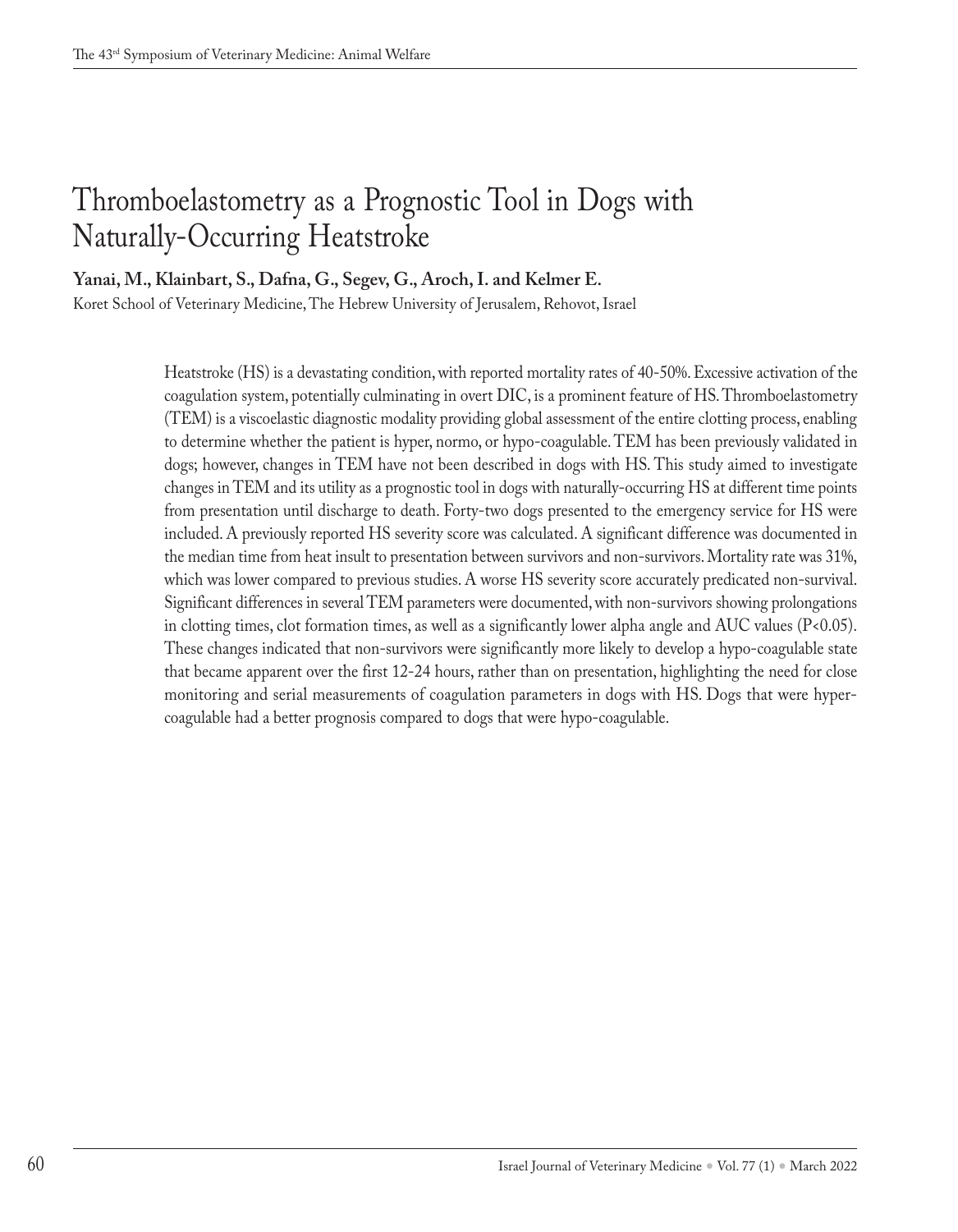## Comparison of Dogs with Septic Peritonitis due to *Spirocerca lupi* Aberrant Migration and Dogs with Other Gastrointestinal Causes of Septic Peritonitis. A Retrospective Study

**Berger, C., Kleinbart, S., Yaffe, M., Cohen, K., Segev, G. and Shipov, A.**

Koret School of Veterinary Medicine, The Hebrew University of Jerusalem, Rehovot, Israel

*Spirocerca lupi* (*S. lupi*) has a worldwide distribution. Aberrant nematode migration occurs to various organs and might cause thrombi, which obstruct the tributaries of the mesenteric arteries, causing local ischemia, intestinal segmental necrosis and subsequently peritonitis. The aim of this study was to compare clinical and clinico-pathologic parameters of dogs presenting with septic peritonitis associated with aberrant *S. lupi* migration (SL) and those with septic peritonitis of other gastrointestinal causes (SP). Records of dogs diagnosed with septic peritonitis associated with aberrant *S. lupi* migration and dogs with septic peritonitis due to other gastrointestinal (GI) causes during 2017-2020 were reviewed 46 dogs were included in this study, 21 dogs in the SL group and 25 dogs SP group. Eosinophils in the abdominal effusion were more common in the SL compared with the SP group (11/14 vs 0/15 dogs, respectively, P=0.001). Abdominal fluid total solids were also significantly higher in the SL compared to the SP group  $(5.2 \text{ g/dL}, [3.0-7.0], \text{vs. } 3.4 \text{ g/dL}, [2.0-5.0], \text{respectively}$ P=0.03). Median hospitalization time was significantly longer in the SL compared with SP group (3.5 days vs. 2.8 days, respectively; P=0.001). The Survival rate was significantly higher in the SL group compared to the SP dogs (17/19 dogs [90%], vs. 13/24 [54%], respectively; P=0.019). Presence of eosinophils and high TS in the abdominal effusion is highly suggestive *S. lupi* associated peritonitis. Although *S. lupi* associated septic peritonitis requires carries a favorable outcome, intensive care and long hospitalization might be necessary.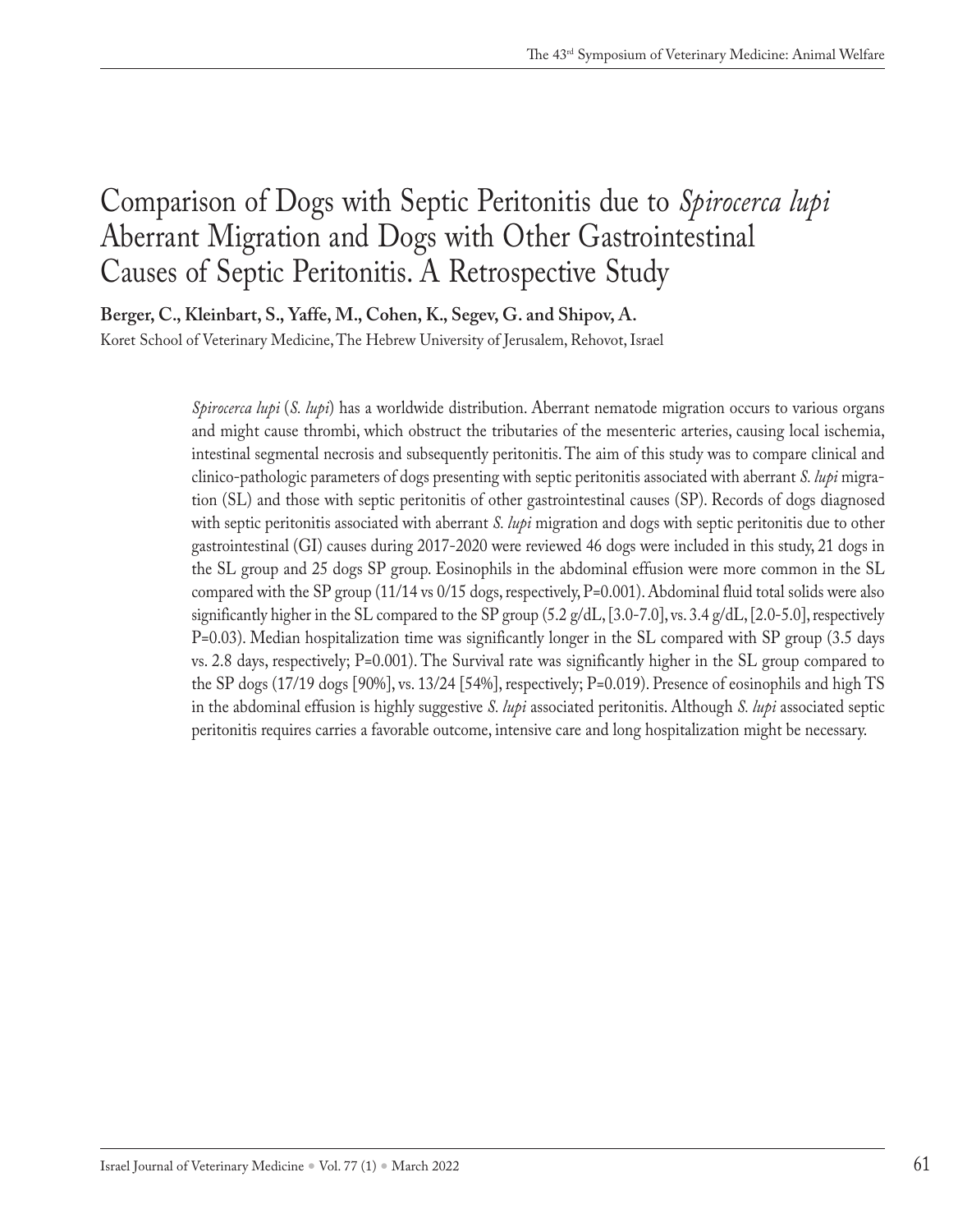## Evaluation of Blood Spinal Cord Barrier Disruption in Cases of Intraspinal Aberrant Migration of *Spirocerca lupi*\*\*

Yadovner, S.,<sup>1</sup> Hanael, E.,<sup>1</sup> Riggeri, M.,<sup>1</sup> Chai, O.,<sup>2</sup> Brenner, O.<sup>3</sup> and Shamir, M.H.<sup>1</sup>

1 Koret School of Veterinary Medicine, The Hebrew University of Jerusalem, Rehovot, Israel

2 Emergency and Specialists Veterinary Center, Ben-Shemen Youth Village, Israel

3 Weizmann Institute of Science, Rehovot, Israel

**\*\*This abstract was awarded the best abstract**

Dogs are the definitive hosts of *Spirocerca lupi* (*S. lupi*), an endemic nematode in Israel, prevalent in tropical and subtropical areas. Aberrant migration of *S. lupi* into the spinal cord, known as intraspinal *S. lupi* (ISSL), results in acute and progressive neurological dysfunction. Empirical treatment currently in use includes frequent administration of higher dose of ivermectin for 4 weeks. This protocol seems sufficient for prevention of further migration of the nematode through the spinal cord and possibly kill it. No adverse effects associated with ivermectin toxicity have been observed in treated dogs. We therefore hypothesized that blood-spinal cord barrier (BSCB) disruption occurs focally and adjacent to the nematode's migratory tract, while the barrier remains functional at remote spinal cord segments and therefore in the brain as well, hence the lack of observed toxicity. To prove this hypothesis, we examined spinal cords removed from three dogs definitively diagnosed with ISSL. Representative cross sections from different areas relative to the nematode's migratory tract were evaluated using histological (H&E) and immunofluorescent methods. In spinal cord sections of the migration tract, histopathologic findings revealed evidence of mechanical damage and severe inflammation. Immunofluorescent analysis using MATLAB revealed increased signal of extravascular albumin co-localized with higher expression of GFAP. Expression of Iba1 was also higher in damaged segments compared to sections distant to the migratory tract. These findings support our hypothesis that increased BSCB permeability around the migrating nematode enhances the efficiency of ivermectin focally, while no adverse effect of the increased dose is observed.